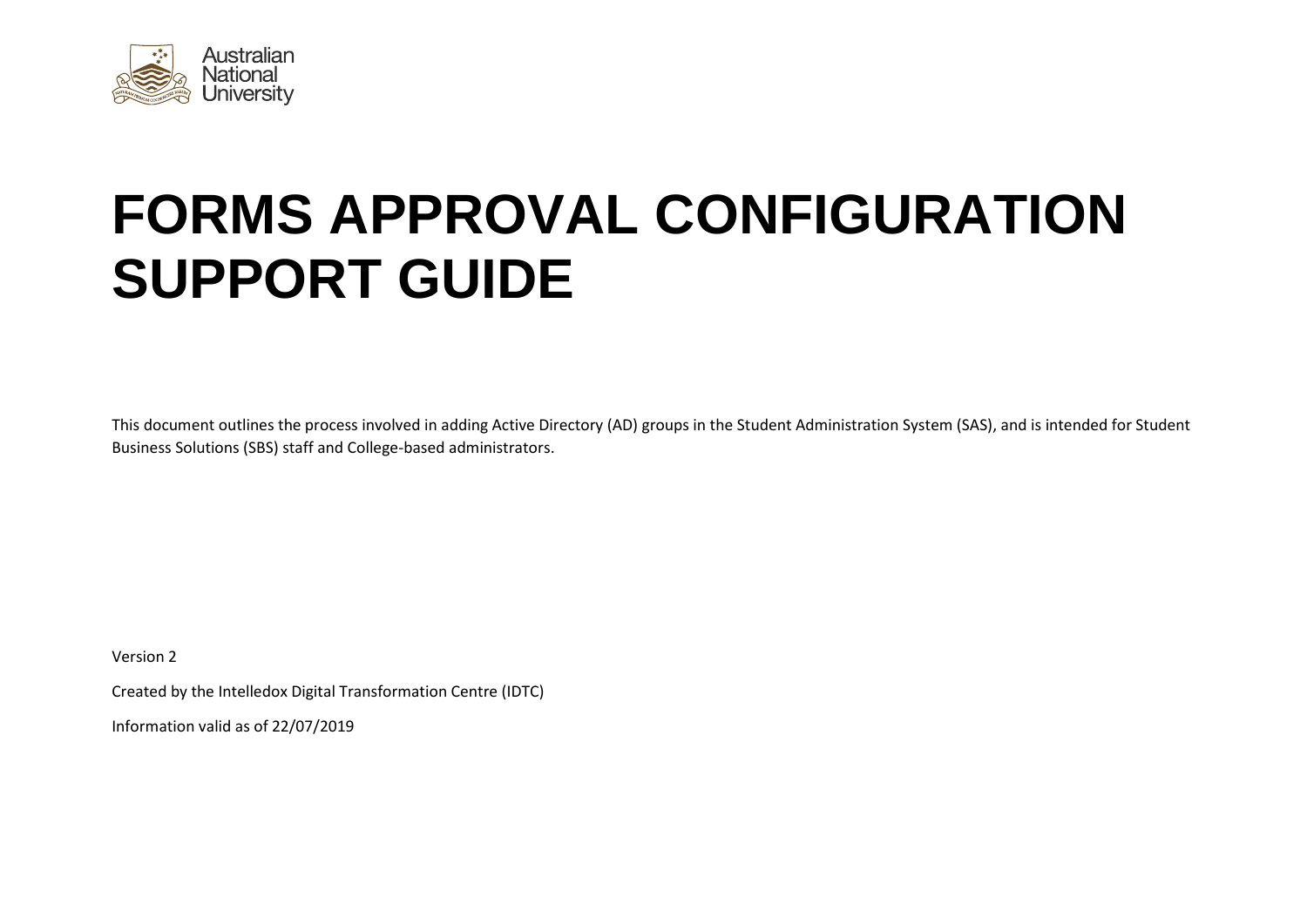

# Contents

| $\mathbf{1}$ |     |  |
|--------------|-----|--|
|              | 1.1 |  |
|              | 1.2 |  |
|              | 1.3 |  |
|              | 1.4 |  |
|              | 1.5 |  |
| $\mathbf{2}$ |     |  |
|              | 2.1 |  |
| $\mathbf{3}$ |     |  |
|              | 3.1 |  |
|              | 3.2 |  |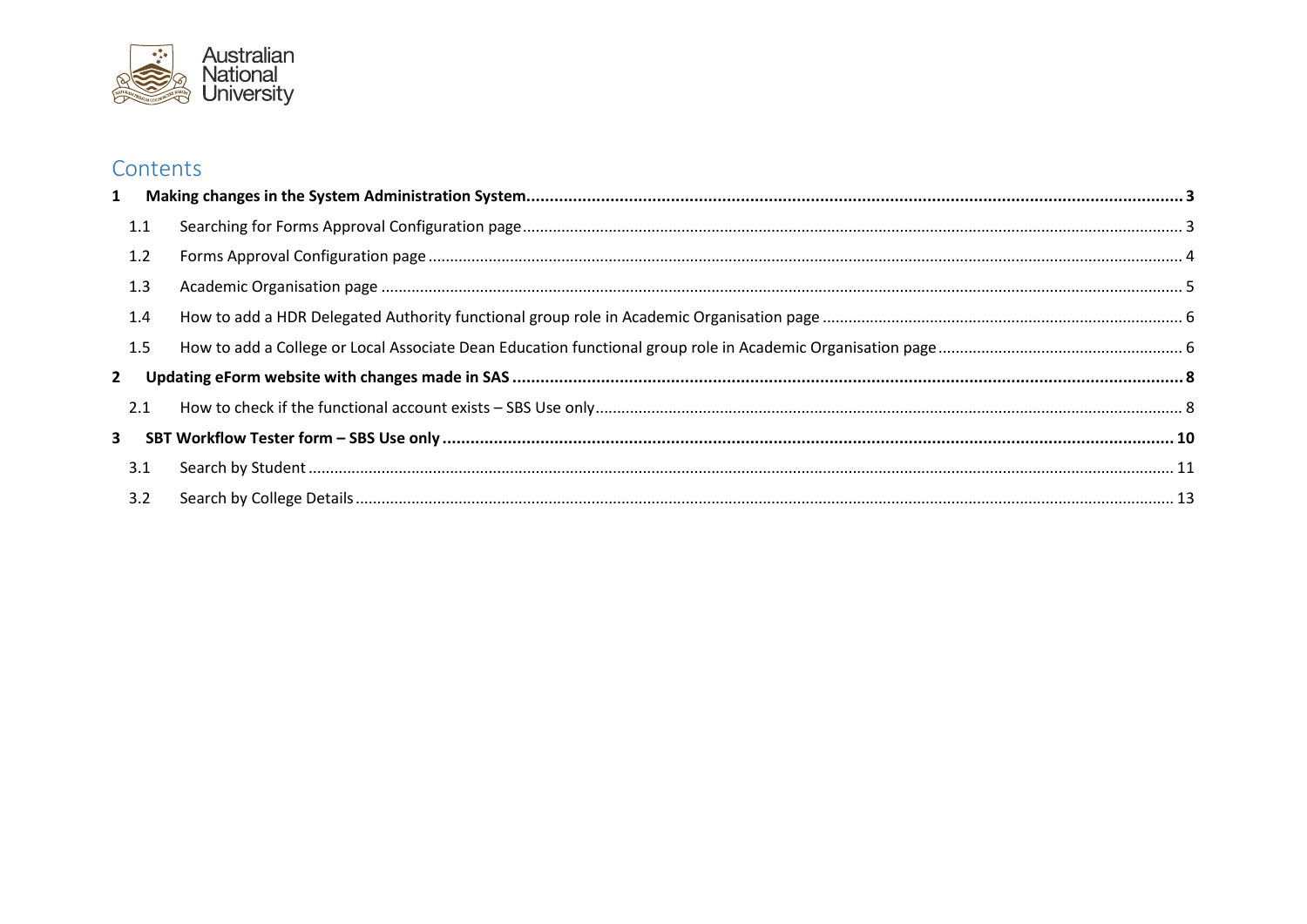

## <span id="page-2-0"></span>1 Making changes in the System Administration System

#### <span id="page-2-1"></span>1.1 Searching for Forms Approval Configuration page

Forms Approval Configuration page can be accessed following the route outlined in Figure 1.

In SAS, Navigator -> Records and Enrolment -> Career and Program Information -> Forms Approval Configuration



*Figure 1 Route for Forms Approval Configuration page*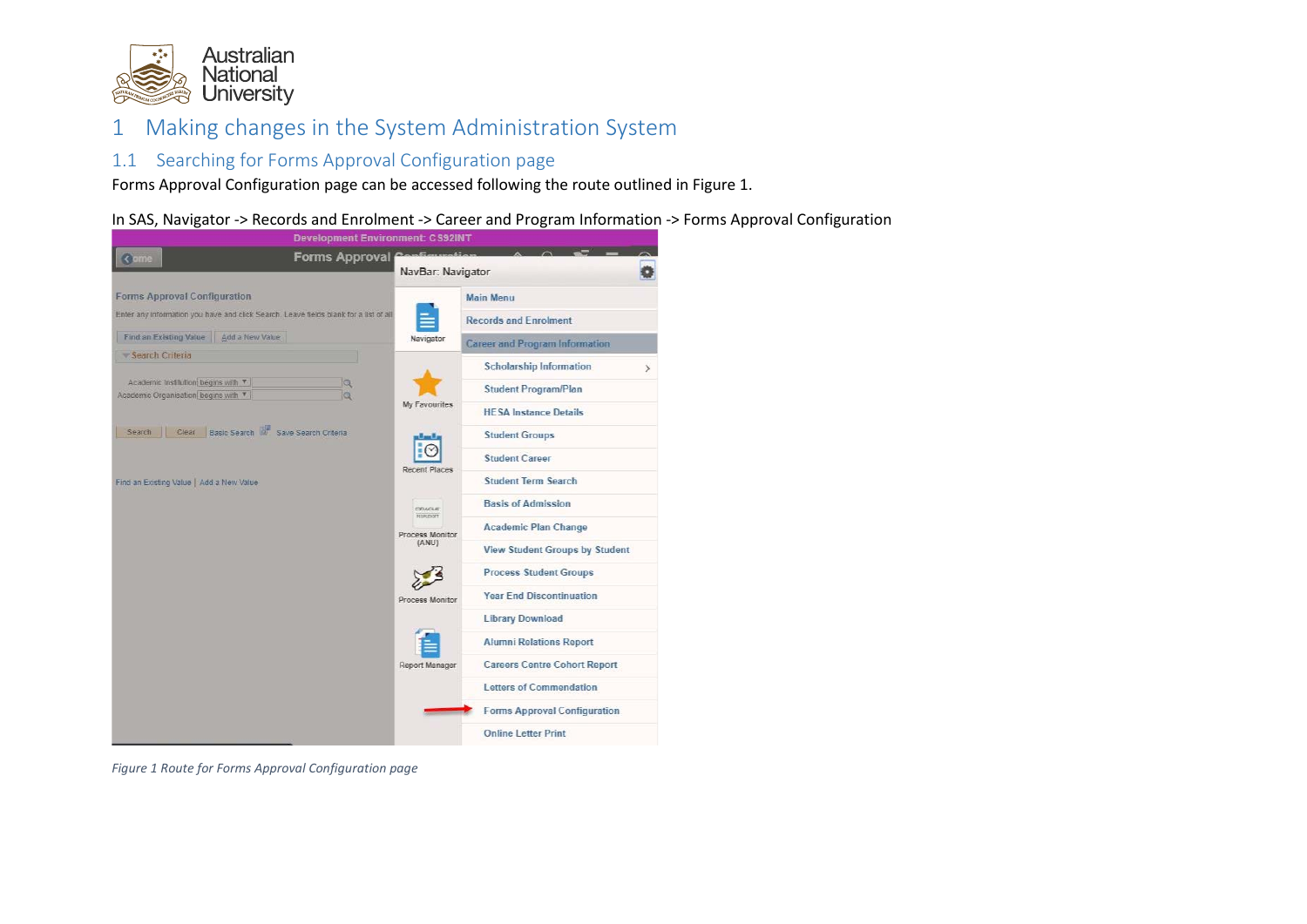

#### <span id="page-3-0"></span>1.2 Forms Approval Configuration page

The Forms Approval Configuration page allows the user to search for and access Academic Organisation information.

In the Forms Approval Configuration page, search for "ANUID" in the field for Academic Institution. This will generate a list of available Academic Organisation.

#### **Forms Approval Configuration**

Enter any information you have and click Search. Leave fields blank for a list of all values.

| - Search Criteria                 |                                                         |                                   |          |  |
|-----------------------------------|---------------------------------------------------------|-----------------------------------|----------|--|
|                                   |                                                         |                                   |          |  |
| <b>Academic Institution:</b>      |                                                         | begins with v ANUID               |          |  |
|                                   | Academic Organisation: begins with v                    |                                   | $\alpha$ |  |
|                                   |                                                         |                                   |          |  |
| Search                            | Clear                                                   | Basic Search Save Search Criteria |          |  |
| <b>Search Results</b><br>View All | First 22 of 22 12 Last                                  |                                   |          |  |
|                                   |                                                         |                                   |          |  |
| <b>ANUID</b>                      | <b>Academic Institution Academic Organisation</b><br>00 |                                   |          |  |
| ANUID                             | 06030                                                   |                                   |          |  |
| <b>ANUID</b>                      | 09                                                      |                                   |          |  |
| <b>ANUID</b>                      | 45                                                      |                                   |          |  |
| <b>ANUID</b>                      |                                                         |                                   |          |  |
| <b>ANUID</b>                      | $rac{51}{52}$                                           |                                   |          |  |
| <b>ANUID</b>                      | 53                                                      |                                   |          |  |
| <b>ANUID</b>                      | 57                                                      |                                   |          |  |
| <b>ANUID</b>                      | 58                                                      |                                   |          |  |
| <b>ANUID</b>                      | 60                                                      |                                   |          |  |
| <b>ANUID</b>                      | 65                                                      |                                   |          |  |
| <b>ANUID</b>                      | 68                                                      |                                   |          |  |
| <b>ANUID</b>                      | 78271                                                   |                                   |          |  |
| <b>ANUID</b>                      | ANU                                                     |                                   |          |  |
| <b>ANUID</b>                      | CAP                                                     |                                   |          |  |
| <b>ANUID</b>                      | CASS                                                    |                                   |          |  |
| <b>ANUID</b>                      | CBE                                                     |                                   |          |  |
| <b>ANUID</b>                      | CECS                                                    |                                   |          |  |
| <b>ANUID</b>                      | CMBE                                                    |                                   |          |  |
| <b>ANUID</b>                      | <b>CMBE CPS</b>                                         |                                   |          |  |
| <b>ANUID</b>                      | COL                                                     |                                   |          |  |
| <b>ANUID</b>                      | CPS                                                     |                                   |          |  |

*Figure 2 Forms Approval Configuration Page*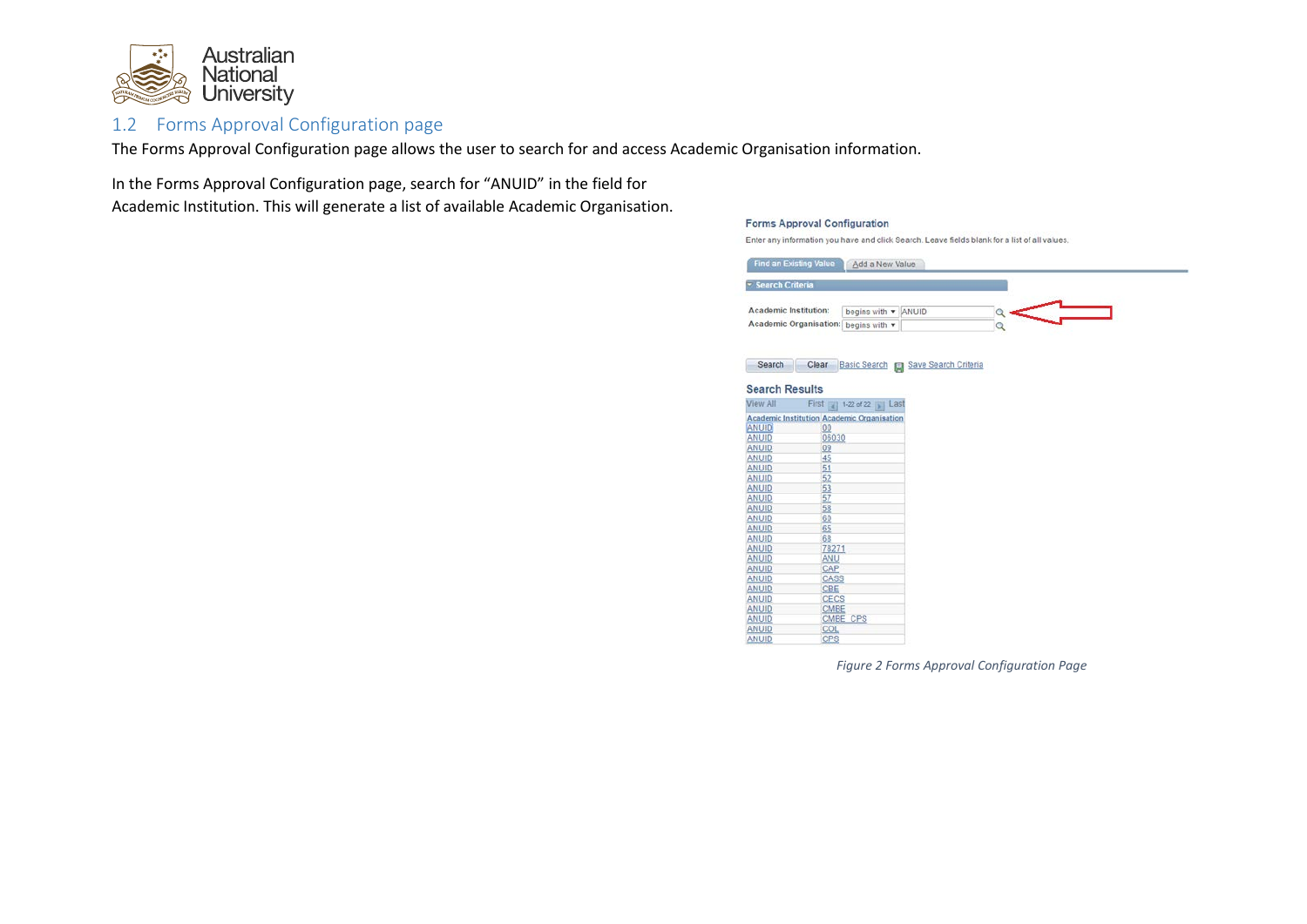

#### <span id="page-4-0"></span>1.3 Academic Organisation page

CECS is used an example academic organisation in this case [\(Figure 3\)](#page-4-1).

| <b>Forms Approval Configuration</b>                                                                                  |                                                              |                                |                                    |                                |                         |
|----------------------------------------------------------------------------------------------------------------------|--------------------------------------------------------------|--------------------------------|------------------------------------|--------------------------------|-------------------------|
| <b>Academic Institution:</b><br><b>ANUID</b>                                                                         |                                                              |                                |                                    |                                |                         |
| Academic Organisation: CECS<br>College Engineering & Comp Sci                                                        |                                                              |                                |                                    |                                |                         |
|                                                                                                                      |                                                              |                                |                                    |                                |                         |
| Academic<br>Career<br>Research<br>Acad Org<br><b>Academic Plan</b><br><b>Description</b><br><b>Description</b>       | Empl ID<br>*Role                                             | <b>Name</b><br><b>AD Group</b> | <b>AD Group Name</b>               | *Email ID                      |                         |
| 1 $PGRD$ $Q$<br>Q                                                                                                    | Administrative Area<br>$\alpha$<br>$\boldsymbol{\mathrm{v}}$ |                                |                                    | studentadmin.cecs@anu.edu.au   | 国<br>E                  |
| $2$ <b>RSCHQ</b><br>Q                                                                                                | Associate Dean                                               | <b>CECS Associate</b>          | CECS Associate Dean                | assoc.dean.hdr.cecs@anu.edu.au | E<br>$\overline{ }$     |
| MPhil Eng &<br>Comp Sci<br>Rsch School of<br>3 RSCH Q 8070XMPHIL<br>$07345$ <sup>Q</sup><br>$\alpha$<br>Computer Sci | Delgtd Auth - HDR                                            |                                | CECS Delegated CECS Delegated Auth | da.hdr.rscs@anu.edu.au         | $\blacksquare$<br>$\pm$ |
| MPhil Eng &<br>Research School of<br>07346<br>4 RSCH Q 8070XMPHIL Q<br>Engineering<br>Comp Sci                       | Delgtd Auth - HDR                                            |                                | CECS Delegated CECS Delegated Auth | da.hdr.rseng@anu.edu.au        | 8 E                     |
| PhD Eng &<br>Rsch School of<br>07345Q<br>5 $ RSCH Q $ 9070XPHD<br>Comp Sci<br>Computer Sci                           | Delgtd Auth - HDR                                            |                                | CECS Delegated CECS Delegated Auth | da.hdr.rscs@anu.edu.au         | 田口                      |
| PhD Eng &<br>Research School of<br>6 $RSCH$ 9070XPHD<br>07346Q<br>Engineering<br>Comp Sci                            | Delgtd Auth - HDR                                            |                                | CECS Delegated CECS Delegated Auth | da.hdr.rseng@anu.edu.au        | H E                     |
| 7 UGRD Q<br>Q                                                                                                        | Q<br><b>Administrative Area</b><br>$\overline{\mathbf{v}}$   |                                |                                    | studentadmin.cecs@anu.edu.au   | 8 E                     |
| ↑ Previous in List<br>↓ Next in List<br><b>日</b> Save<br>$\equiv$ Notify<br>Return to Search                         |                                                              |                                |                                    | $E_+$ Add<br>Update/Display    |                         |
|                                                                                                                      |                                                              |                                |                                    |                                |                         |
|                                                                                                                      |                                                              |                                |                                    |                                |                         |

*Figure 3 CECS Academic Organisation page*

<span id="page-4-1"></span>**Note:** The Role 'Associate Dean' is specific to *Manage my degree* forms. The AD Education roles are for the Teaching unavailability forms.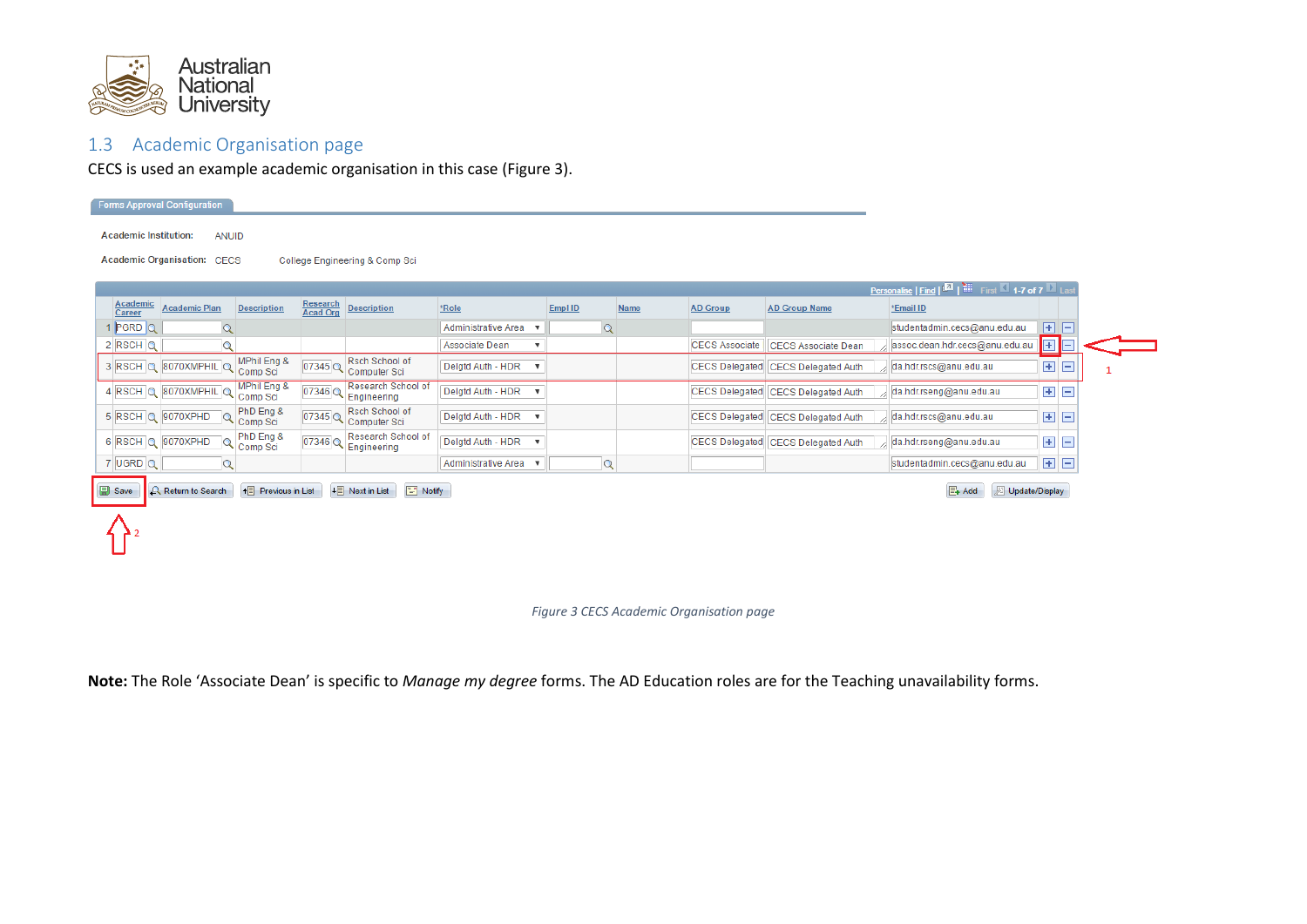

#### <span id="page-5-0"></span>1.4 How to add a HDR Delegated Authority functional group role in Academic Organisation page

#### To add a **HDR Delegated Authority for research students**, the following steps need to be followed:

- 1. Press "+" button as indicated by the arrow labelled 1 in [Figure 3.](#page-4-1)
- 2. Enter "RSCH" in Academic Career field
- 3. Search for Academic Plan and select the appropriate item from the results e.g. 8070MXPHIL. This should populate the Description field with the appropriate description of the plan.
- 4. Search for Research Acad Org and select the appropriate item from the results e.g. 07345. This will populate the Description field with the appropriate description of the research acad org.
- 5. Select the appropriate Role from the drop-down list e.g. Delegtd Auth HDR.
- 6. Enter the correct name of the functional AD group in the field for AD group and AD group name as set up by the college.
- 7. Enter the correct email address for the functional group as set up by the college.
- 8. Step 8: Save the changes made using the "Save" button indicated by the arrow labelled 2 in [Figure 3.](#page-4-1)

**Note:** In some cases, the fields for 'Academic Plan' and 'Research Acad Org' are optional and can be left blank. These are more general cases where 'Academic Career' is applied throughout the college.

**Note:** The Role 'Associate Dean' is specific to *Manage my degree* forms. The AD Education roles are for the Teaching unavailability forms. They must be set up separately.

#### <span id="page-5-1"></span>1.5 How to add a College or Local Associate Dean Education functional group role in Academic Organisation page

#### To add a **College or Local Associate Dean Education for the Teaching Unavailability eform**, the following steps need to be followed:

- 1. Press '+' button as indicated by the arrow labelled 1 in Figure 3.
- 2. Enter 'NAWD' in Academic Career field. Leave Academic plan blank.
- 3. Select the appropriate Role from the drop-down list e.g. AD Education College or AD Education Local
- 4. Enter the correct name of the functional AD group in the field for AD group and AD group name as set up by the college.
- 5. Enter the correct email address for the functional group as set up by the college.
- 6. Save the changes made using the 'Save' button indicated by the arrow labelled 2 in Figure 3.

**Note:** The Role 'Associate Dean' is specific to *Manage my degree* forms. The AD Education roles are for the Teaching unavailability forms. They must be set up separately.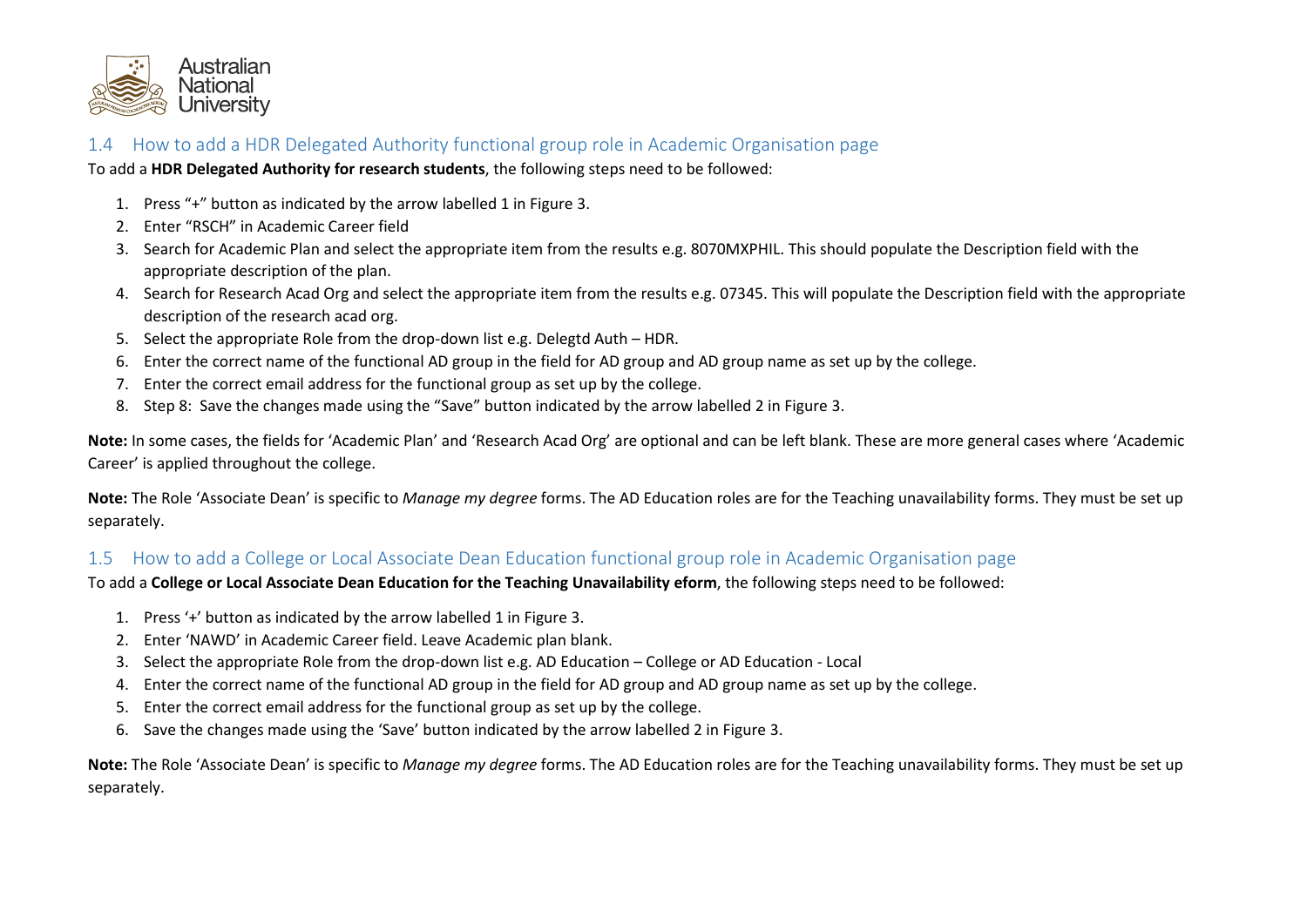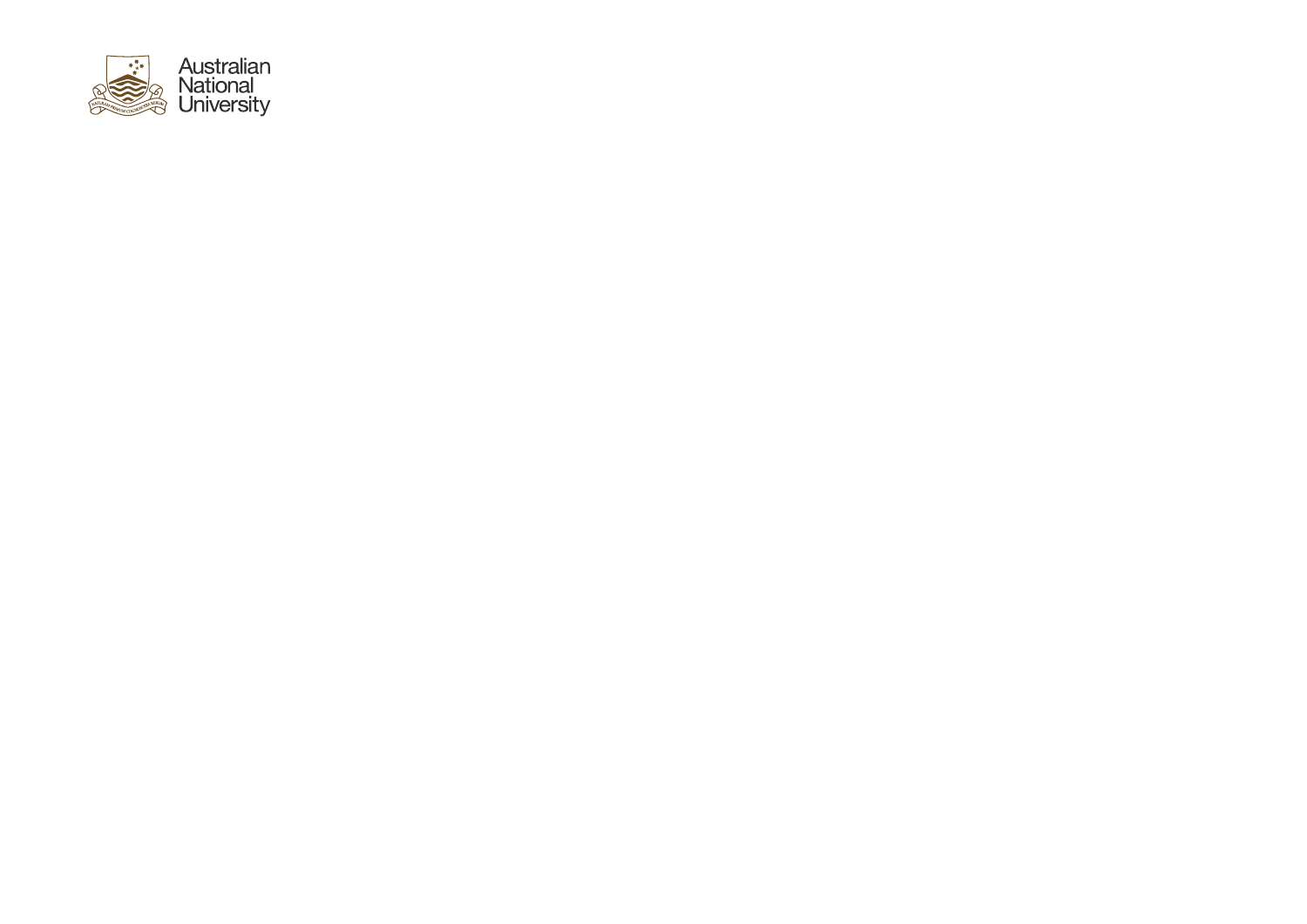

### <span id="page-7-0"></span>2 Updating eForm website with changes made in SAS

The staff at the Intelledox Digital Transformation Centre will be able to update/setup a new AD group. This should be requested through a ServiceNow ticket.

#### <span id="page-7-1"></span>2.1 How to check if the functional account exists – SBS Use only

You can check if the functional account exists by searching for the AD group name in the Active Directory Users and Computers. Right Click on the Windows icon and select "Run" from the available options. Open "dsa.msc" and click OK to open the Active Directory.

| 画     | ×<br>Run                                                                                                 |
|-------|----------------------------------------------------------------------------------------------------------|
|       | Type the name of a program, folder, document, or Internet<br>resource, and Windows will open it for you. |
| Open: | dsa.msc<br>ш                                                                                             |
|       | Cancel<br>Browse<br>OK                                                                                   |

*Figure 4 Run window*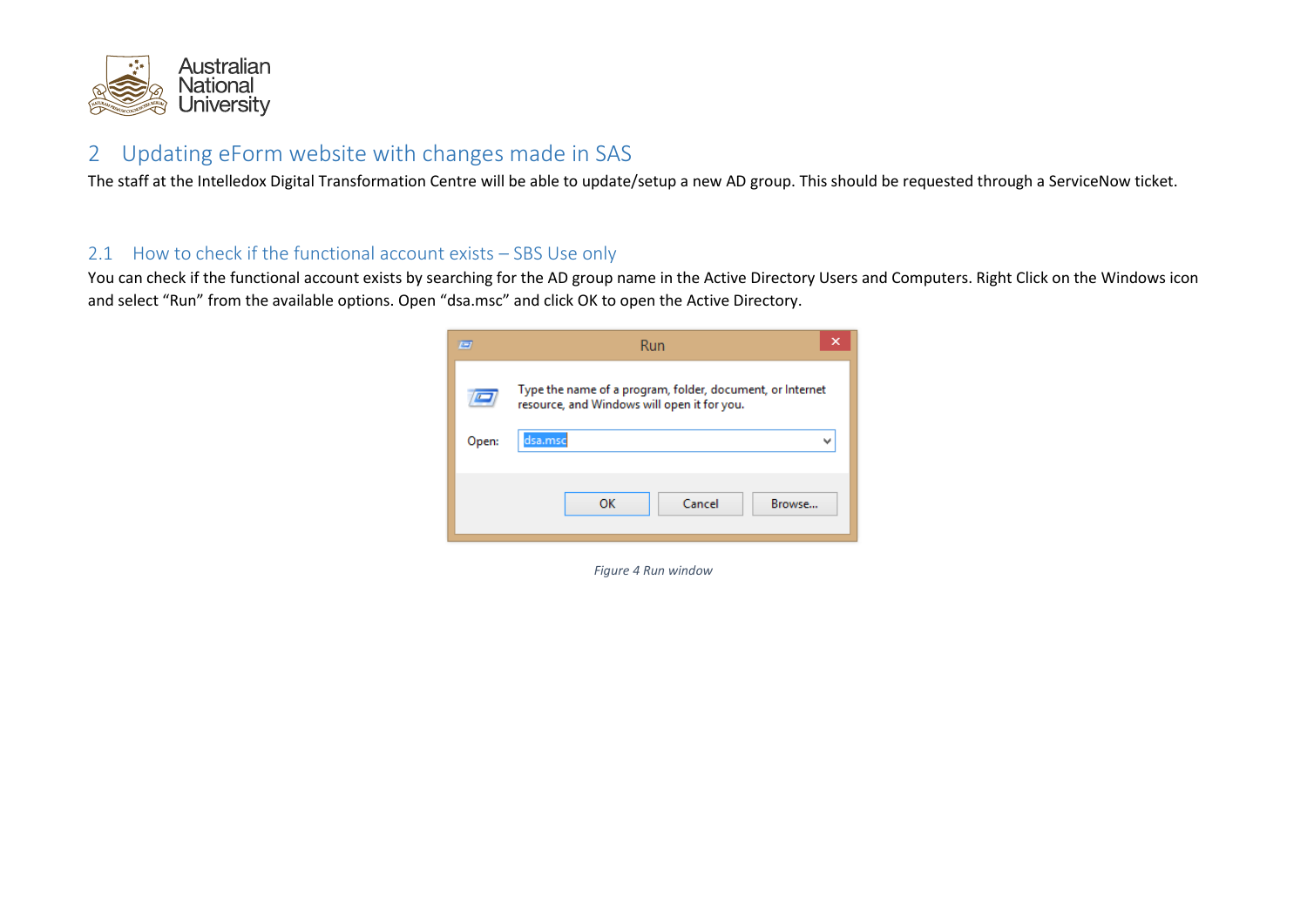

| Ξ                                                                                                                                                                                                                                                                                                                                                                                                                                                                                                                                                                                                                                                                                                                                   | <b>Active Directory Users and Computers</b>                                                                                                                                                                                                                                                                                                                                                                                               |
|-------------------------------------------------------------------------------------------------------------------------------------------------------------------------------------------------------------------------------------------------------------------------------------------------------------------------------------------------------------------------------------------------------------------------------------------------------------------------------------------------------------------------------------------------------------------------------------------------------------------------------------------------------------------------------------------------------------------------------------|-------------------------------------------------------------------------------------------------------------------------------------------------------------------------------------------------------------------------------------------------------------------------------------------------------------------------------------------------------------------------------------------------------------------------------------------|
| Action View Help<br><b>File</b>                                                                                                                                                                                                                                                                                                                                                                                                                                                                                                                                                                                                                                                                                                     |                                                                                                                                                                                                                                                                                                                                                                                                                                           |
| 忽留<br><b>YE</b> &<br>B<br>Ů<br>画<br>$\mathbf{Q}$<br>$\sqrt{2}$<br>$\Rightarrow$<br>$\overline{\mathbf{E}}$<br>$\overline{\mathbb{R}^2}$                                                                                                                                                                                                                                                                                                                                                                                                                                                                                                                                                                                             |                                                                                                                                                                                                                                                                                                                                                                                                                                           |
| Active Directory Users and Computers [UDSDC02.UDS.anu.edu.au]<br>F<br><b>Saved Queries</b><br>$\triangleright$<br>July 1999 UDS.anu.edu.au<br><b>ANU Services</b><br>$\triangleright$ $\blacksquare$<br>Areas<br>Gĩ<br><b>Builtin</b><br><b>Citrix PoC</b><br>GT.<br>Computers<br>Defunct<br>ьĒ<br><b>Domain Controllers</b><br>Ħ<br><b>EDRMS</b><br>6ř<br><b>ERMS</b><br>$\triangleright$ $\blacksquare$<br><b>ForeignSecurityPrincipals</b><br><b>IS Accounts</b><br>$\triangleright$ $\mathbb{E}$<br><b>Mailbox Migration</b><br>$\triangleright$ $\Box$<br><b>Managed Service Accounts</b><br>ManageSoft<br>ď<br>Microsoft Exchange Security Groups<br>$\triangleright$ $\Box$<br>Service Management<br>$\triangleright$ $\Box$ | Name<br><b>Description</b><br>Type<br><b>D</b> ANU Services Organizational<br>50<br>□<br>$\overline{\phantom{0}}$<br>Find Users, Contacts, and Groups<br>$\overline{2}$<br>Edit View<br><b>File</b><br>  前 UDS.anu.edu.au<br>Find: Users, Contacts, and Groups v In:<br><b>CHANNEL</b><br>Users, Contacts, and Groups Advanced<br><b>Find Now</b><br>CECS Delegated Auth HDR RSCS Mbox<br>Name:<br>Stop<br>З<br>Description:<br>Clear All |
| System Center 2012 R2<br>$\triangleright$ $\overline{\mathbf{a}}$<br><b>Test for Delegation</b><br>$\triangleright$ $\blacksquare$<br><b>D</b> Users                                                                                                                                                                                                                                                                                                                                                                                                                                                                                                                                                                                | Container<br><b>Users</b><br>Default container for up<br>國 NTDS Quotas Unknown<br><b>同 TPM Devices</b> Unknown                                                                                                                                                                                                                                                                                                                            |

*Figure 5 Active Directory Users and Computers*

<span id="page-8-0"></span>As illustrated i[n Figure 5,](#page-8-0) click "Find" button shown by arrow 1 and search for a functional mailbox in UDS.anu.edu.au (arrow 2) and click "Find Now" button to find the appropriate mailbox if it exists.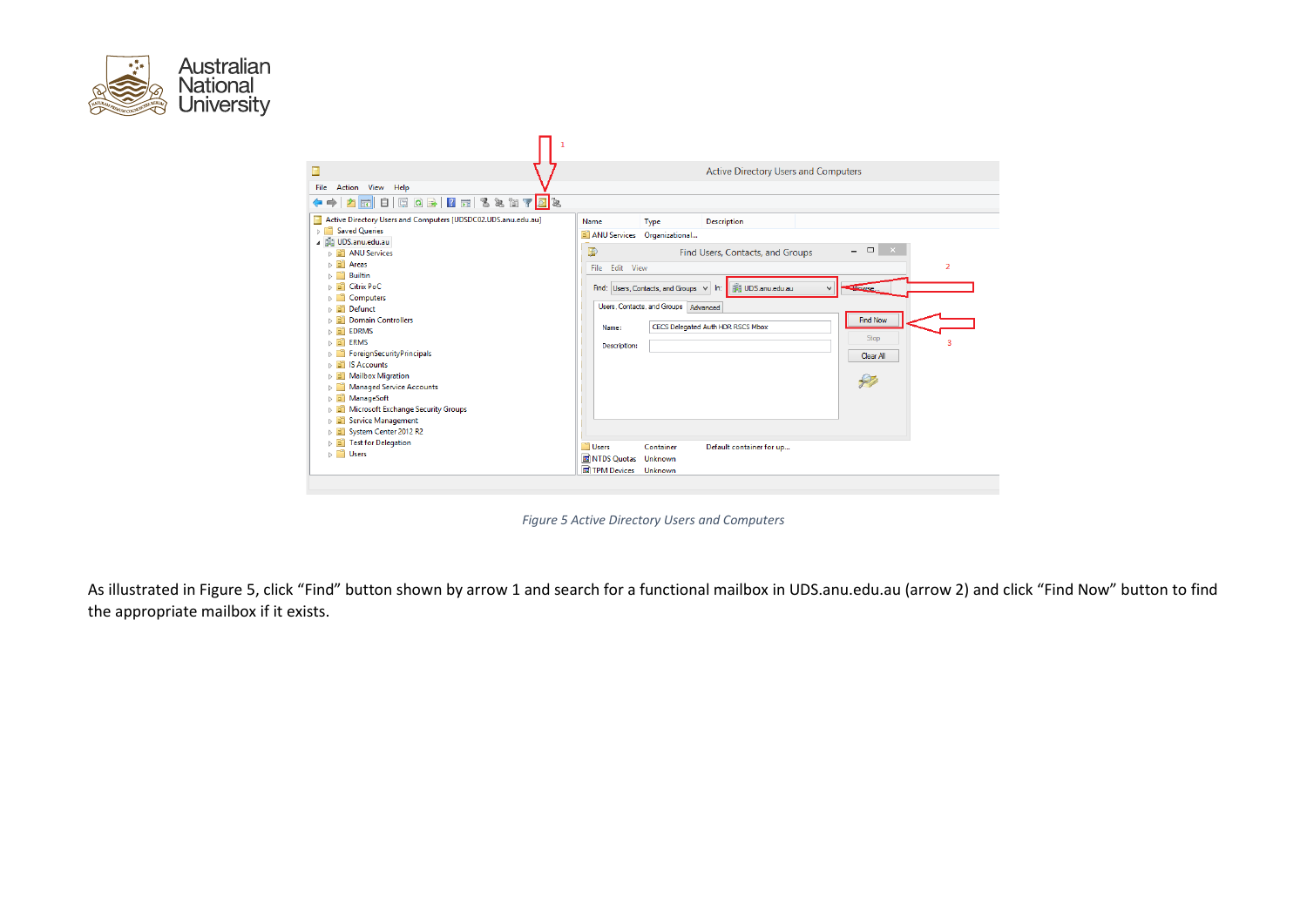

# <span id="page-9-0"></span>3 SBT Workflow Tester form – SBS Use only

In the eForms website, search for the form named "SBT Workflow Tester" in the Student Business Transformation folder.

| Australian<br>National<br>University<br><b>Home</b> | <b>SBT Workflow Tester</b>                           | Log Out |
|-----------------------------------------------------|------------------------------------------------------|---------|
| <b>SBT Workflow Tester</b><br>Finish                | <b>SBT Workflow Tester</b><br><b>Search Criteria</b> | →       |
|                                                     | Search by?                                           |         |
|                                                     | Student<br>○ College Details                         |         |
|                                                     |                                                      | ⇁       |

*Figure 6 SBT Workflow Tester*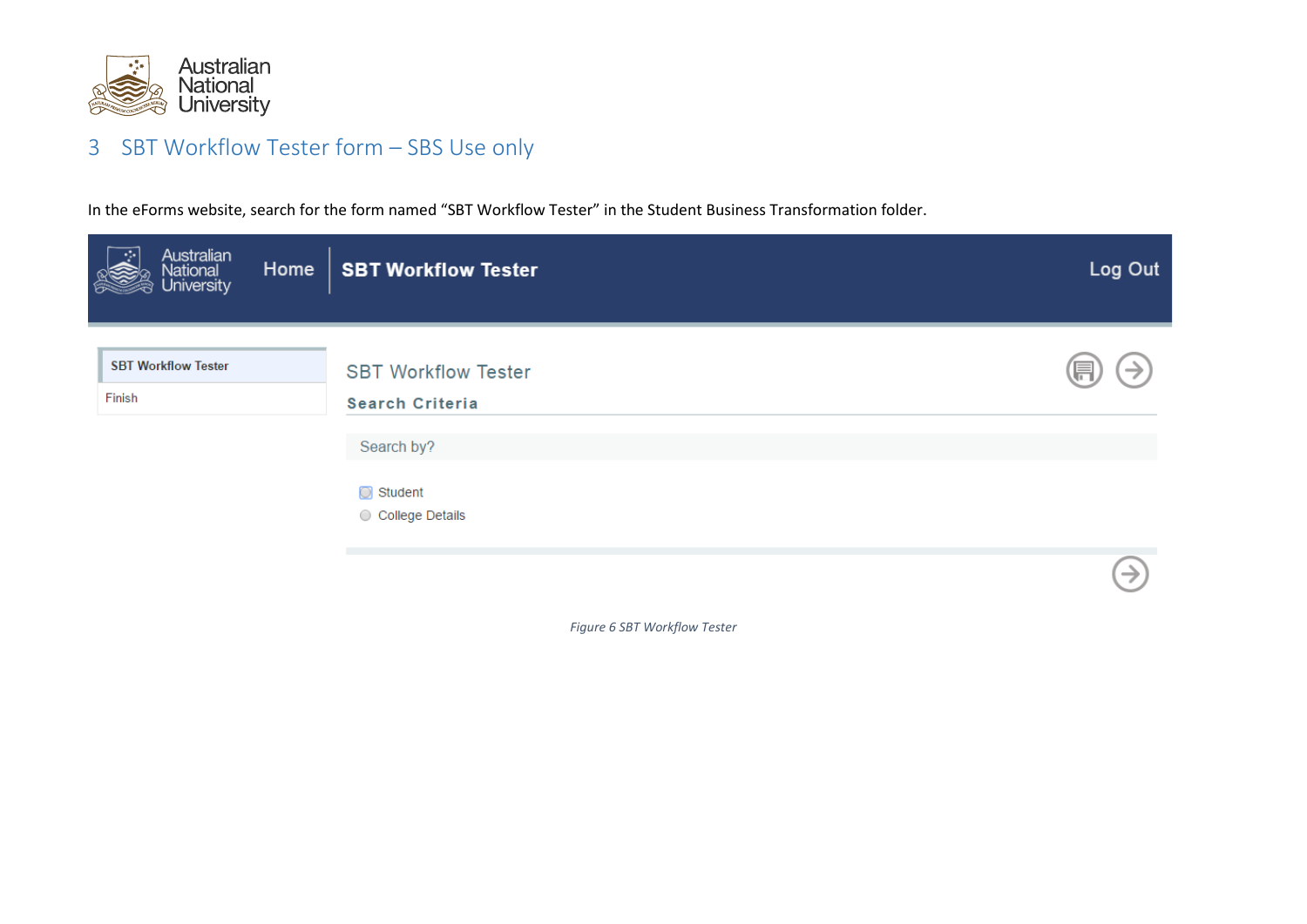

#### <span id="page-10-0"></span>3.1 Search by Student

|                                                                                                     | <b>Search Criteria</b>                  |  |      |
|-----------------------------------------------------------------------------------------------------|-----------------------------------------|--|------|
| Choose "Student" to search for active role                                                          | Search by?                              |  |      |
| details based on student credentials.                                                               |                                         |  |      |
| Step 1: Add a Student ID e.g. UXXXXXXX                                                              | <b>O</b> Student<br>◯ College Details   |  |      |
| Step 2: Select a program from the drop down<br>in "Select Program" e.g. PhD Business &<br>Economics | Student University No. (include "U")    |  | list |
| Step 3: Select a plan from the drop down list in                                                    | <b>Select Program</b>                   |  |      |
| "Select Plan" e.g. 9040XPHD. This would                                                             |                                         |  |      |
| display the Student Details and Supervisor<br>Details.                                              | <b>Select Plan</b>                      |  |      |
| Step 4: Select an appropriate role from "Select<br>Role" section                                    | <b>Select Role</b>                      |  |      |
|                                                                                                     | ◯ Administrative Area<br>Associate Dean |  |      |
|                                                                                                     | ◯ Delegated Authority                   |  |      |
|                                                                                                     | Head of School                          |  |      |
|                                                                                                     | ◯ HDR Milestone Delegate Authority      |  |      |
|                                                                                                     |                                         |  |      |

*Figure 7 Search by Student*

 $\odot$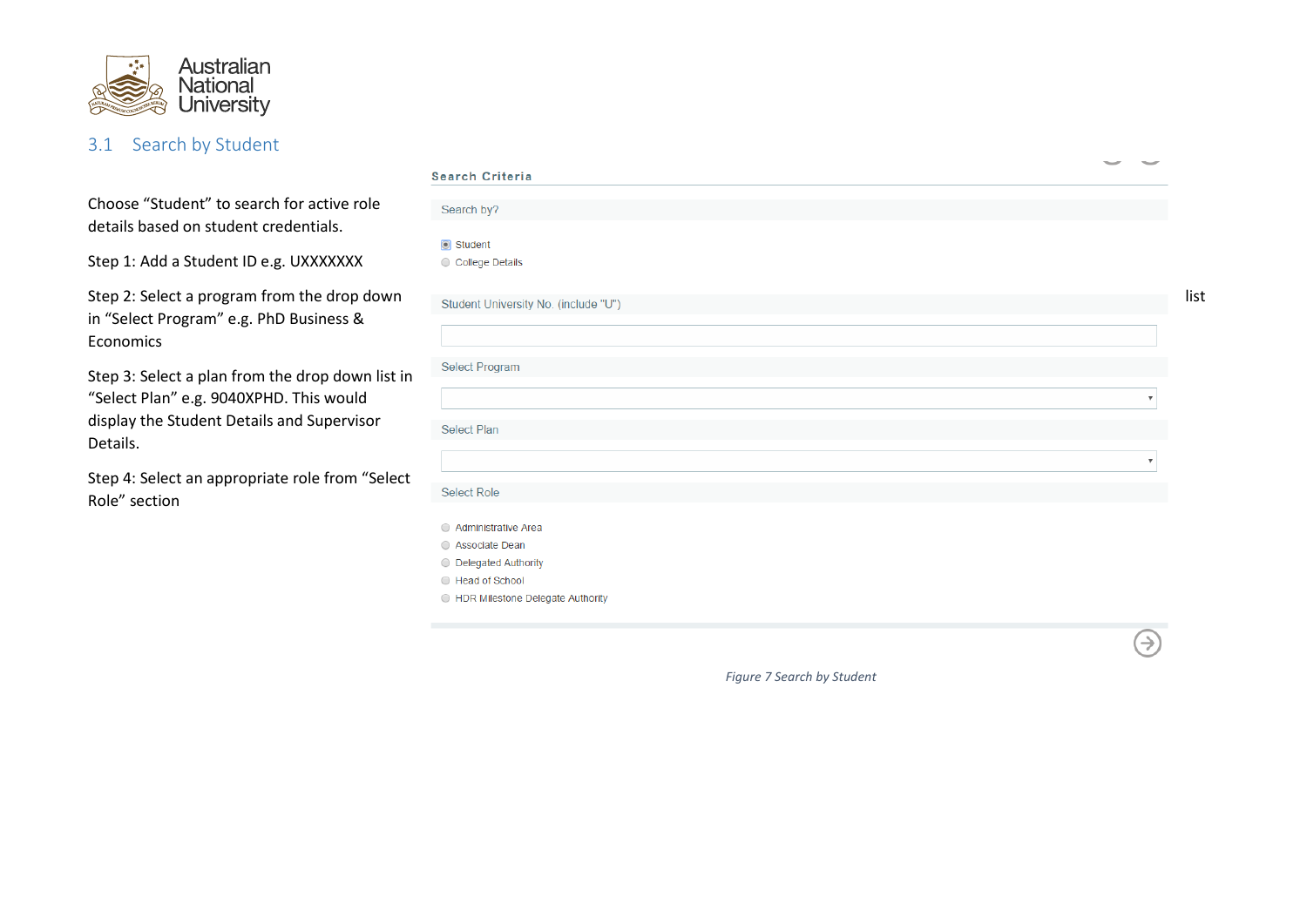

| <b>Student Details</b>    |             |                      |      |  |  |  |  |
|---------------------------|-------------|----------------------|------|--|--|--|--|
| <b>Student Name</b>       |             | Program              |      |  |  |  |  |
| Career                    |             | Plan                 |      |  |  |  |  |
| <b>Career Number</b>      |             | <b>Acad Org</b>      |      |  |  |  |  |
| <b>Research Org</b>       |             |                      |      |  |  |  |  |
| <b>Supervisor Details</b> |             |                      |      |  |  |  |  |
| <b>EMPLID</b>             | <b>Name</b> | <b>Email Address</b> | Role |  |  |  |  |
|                           |             |                      |      |  |  |  |  |
|                           |             |                      |      |  |  |  |  |

*Figure 8 Student and Supervisor Details*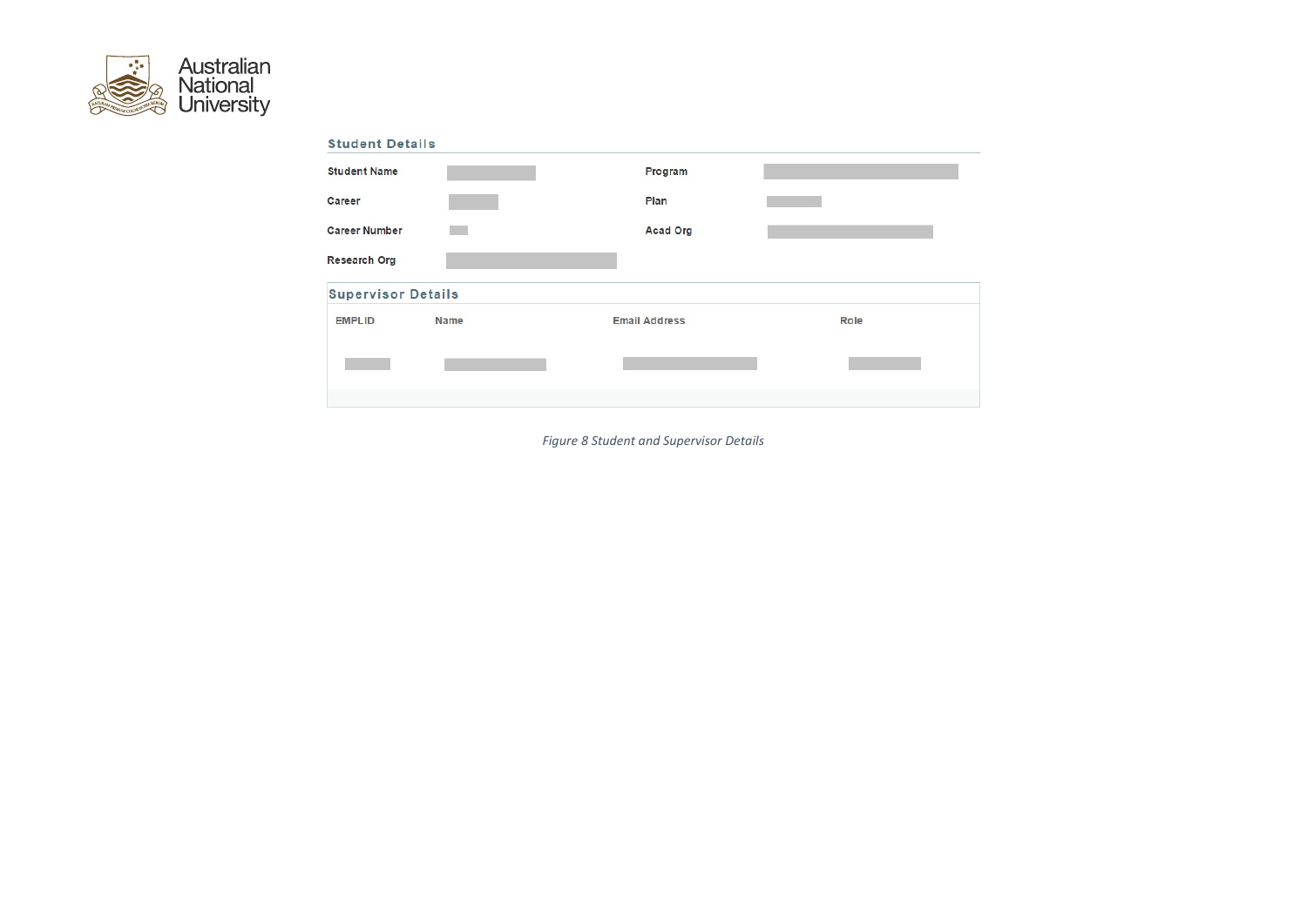

#### <span id="page-12-0"></span>3.2 Search by College Details

Choose "College Details" to search for active role details based on the credentials for a college.

Step 1: Add Academic Organisation details e.g. CBE

Step 2: Add a value in "Academic Career" e.g. RSCH.

At this point, appropriate role descriptions can be displayed by clicking respective roles in the "Role" section. This is ONLY for roles that are generally associated throughout the college and are not specified to any Academic Plan and Research Organisation.

For roles associated with academic plan and research organisations:

Step 3: Add a value in "Research Organisation" e.g. 01406.

Step 4: Add a value in "Research Organisation" e.g. 9552XPHD

#### Search by?\*

 $\circ$  Student

College Details

Academic Organization \*

| CBE                          |  |  |
|------------------------------|--|--|
| Academic Career*             |  |  |
| <b>RSCH</b>                  |  |  |
| <b>Research Organization</b> |  |  |
| 01406                        |  |  |
| Academic Plan                |  |  |
| 9552XPHD                     |  |  |
| Role*                        |  |  |
|                              |  |  |

- Administrative Area
- Associate Dean
- ◯ Delegated Authority
- ◯ Head of School

*Figure 9 Search by College*